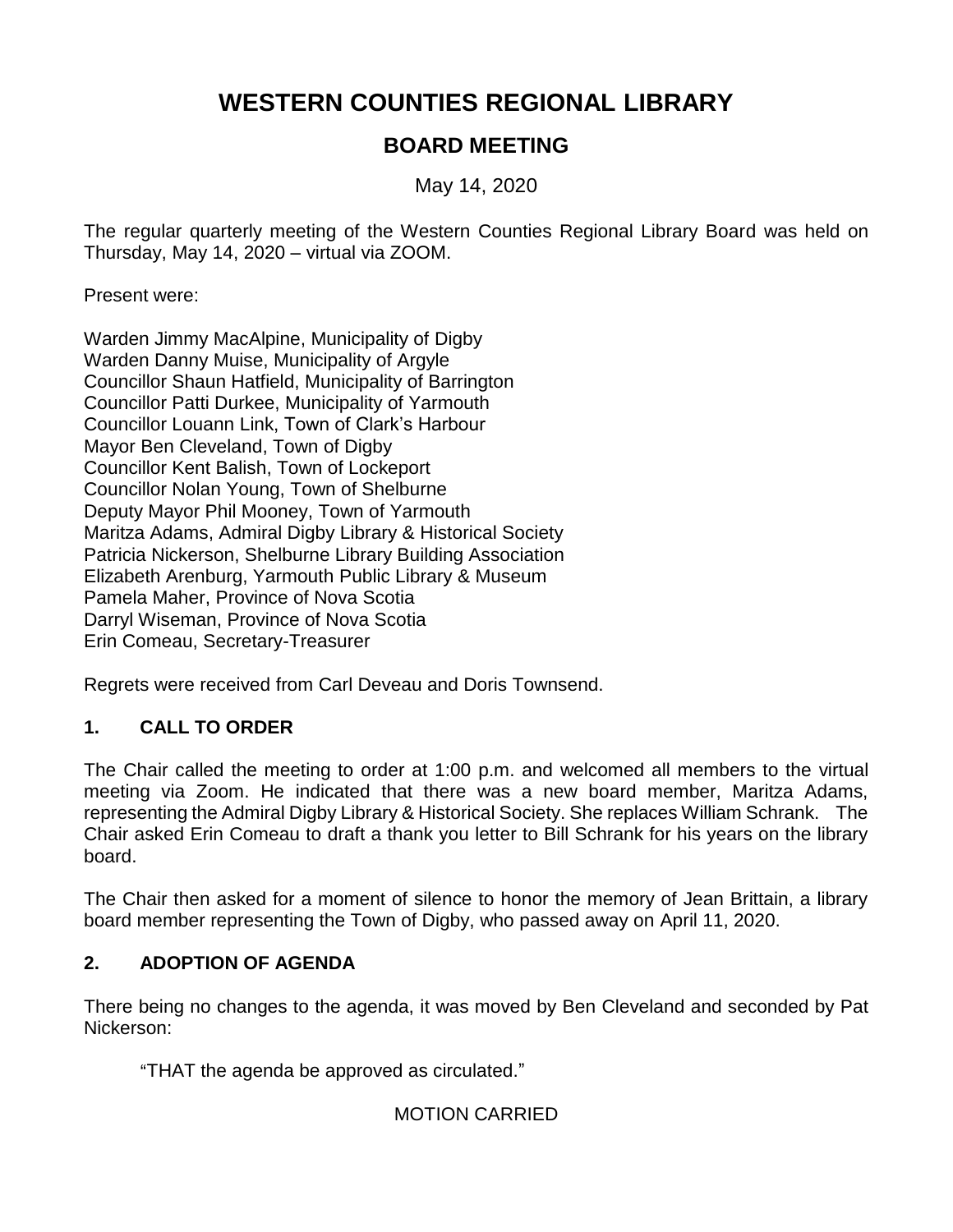## **3. MINUTES OF THE PREVIOUS MEETING**

The minutes of the previous meeting were circulated. It was moved by Patti Durkee and seconded by Darryl Wiseman

"THAT the minutes of the December 5, 2019 Board Meeting be approved as circulated."

## MOTION CARRIED

#### **4. BUSINESS ARISING FROM THE MINUTES**

#### **4.1 Naloxone**

Erin indicated that at the December 5, 2019 Board Meeting, a discussion was held on liability issues if a library staff member were to administer Naloxone to a member of the public and that it turned out not to be an opioid overdose. Erin investigated and there are no liability issues as any actions to try to save a person's life would be protected under Nova Scotia's Good Samaritan Act. Regarding the purchase of Naloxone kits, it was agreed to put this on hold for the time being.

## **5. CHAIR'S REPORT**

Jimmy MacAlpine reported that since the last board meeting, he has been in contact with Erin regarding COVID-19 issues. He commended Erin and her staff on the way they are providing online services to patrons since libraries closed mid-March, especially with platforms such as Press Reader, which contain newspapers and magazines.

## **6. DIRECTOR**=**S REPORT**

Erin Comeau indicated that her report is a recap of how things have played out during the last 8 weeks since COVID-19, and the direction for moving forward with services. The Province has approved the extra funding to libraries beginning 2020-2021. Municipal contributions will not change from the 2019-2020 amounts. New costs associated with COVID-19 will be reflected in the 2020-2021 budget as sanitizing products are costly. The new Provincial money will help with the unpredicted increase in expenses.

## **7. LBANS REPRESENTATIVE REPORT**

The minutes of the January 25, 2020 LBANS Executive meeting that Doris Townsend attended were sent with the March 25, 2020 board meeting package, which was cancelled due to the COVID outbreak.

#### **8. FINANCIAL STATEMENT**

The March 31, 2020 Financial Statement was circulated. Erin indicated that salaries were underspent mainly because two management staff have not yet been replaced. Library Materials is slightly under because we were unable to receive the last few shipments of books in March. It was moved by Shaun Hatfield and seconded by Danny Muise: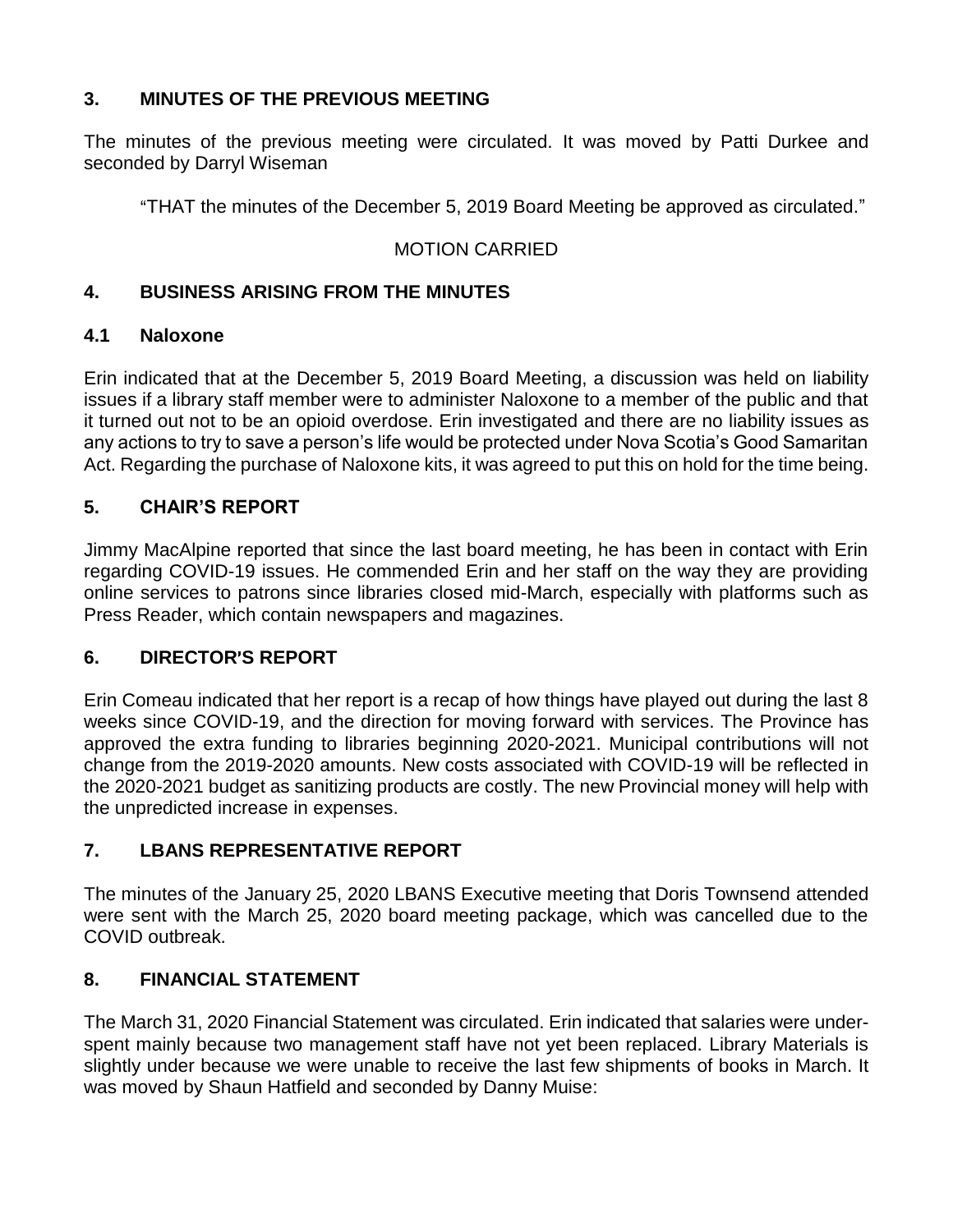"THAT the March 31, 2020 Financial Statement be approved as presented."

## MOTION CARRIED

## **9. NEW BUSINESS**

#### 9.1 Pandemic Policy

Erin indicated that at the March 25, 2020 Board Meeting, which was cancelled, she was going to present revisions to the current Pandemic Policy. But now that we are in the middle of a pandemic, she feels that the policy will have to be re-written after the pandemic is over to include sections on operation and recovery. She will present a revised Pandemic Policy at the fall board meeting.

#### 9.2 Adopt-A-Book

Erin indicated that the biennial Adopt-A-Book fundraising campaign that was to have started April 1, 2020 was put on hold during the closure. Board members agreed to continue with a modified campaign in the fall.

#### 9.3 Book Donations

Board members agreed to postpone accepting book donations until libraries re-open to the public and clerks are able to empty out the book drop on a regular basis. Book donations will resume once regular hours resume and clerks are comfortable with new COVID procedures.

#### 9.4 Fines

Erin indicated that the Board had previously approved to remove fines for overdue library materials, effective April 2021. With the current pandemic, the Alliance (all regional library boards except Halifax Public Libraries) would like to see the removal of fines as soon as possible. This will mean library staff handling less money, especially coins. It was moved by Pamela Maher and seconded by Ben Cleveland:

"THAT Western Counties Regional Library approve the removal of fines for overdue library materials."

#### MOTION CARRIED

#### 9.4.1 Borrowing Policies

Erin indicated that we presently have a 3-week loan period. A 4-week loan period is required to support Books by Mail service and Curb-Side Pickup using the current ILS. It was moved by Pat Nickerson and seconded by Danny Muise:

"THAT the 3-week loan period of library materials be changed to a 4-week loan period."

## MOTION CARRIED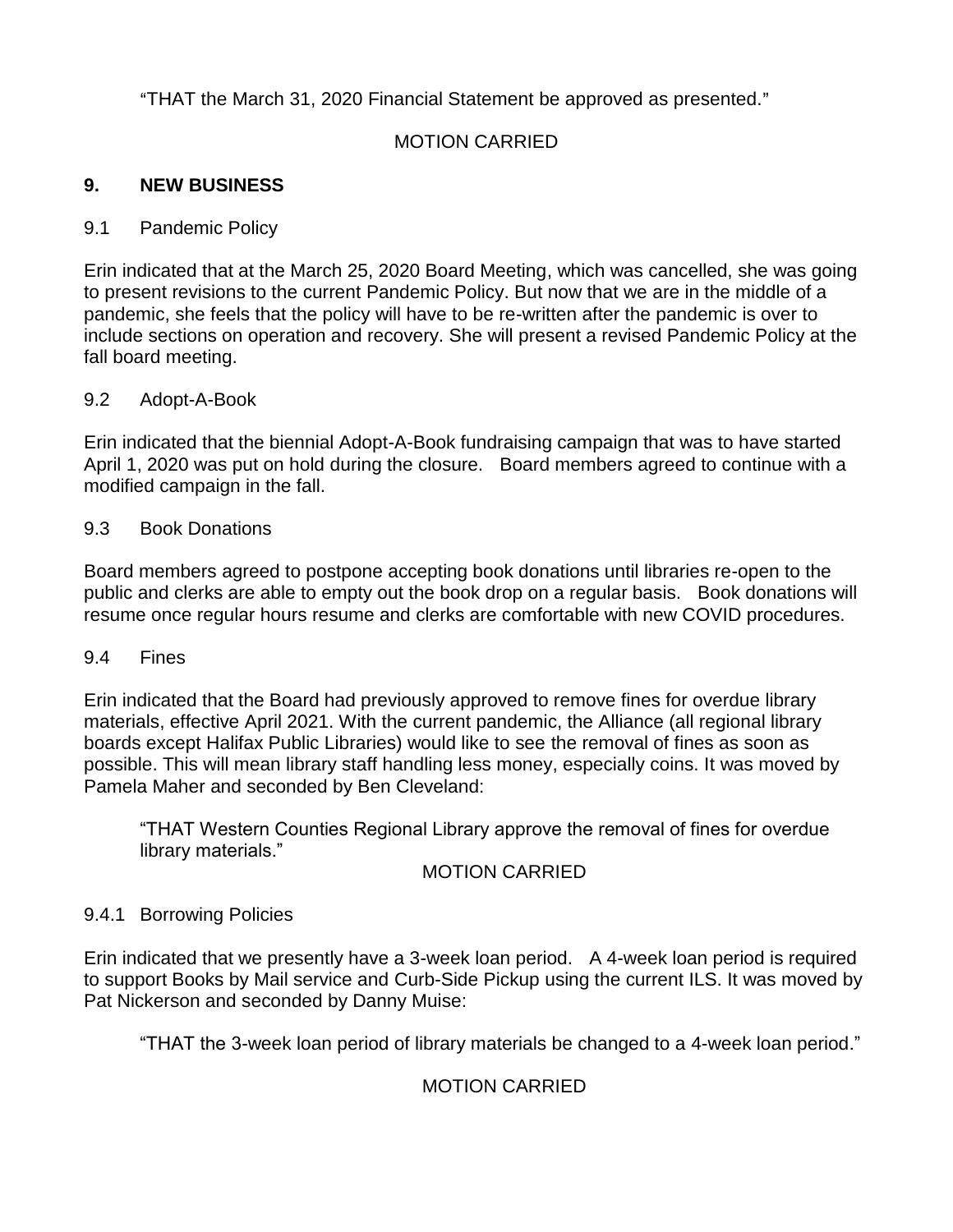9.4.2 Fees for Lost or Damaged Materials

A revised Fees for Lost or Damaged Materials policy was circulated. It was moved by Ben Cleveland and seconded by Patti Durkee:

"THAT the revised Fees for Lost or Damaged Materials be approved as circulated."

## MOTION CARRIED

9.4.3 Institutional Member

A revised Institutional Member policy was circulated. It was moved by Ben Cleveland and seconded by Nolan Young:

"THAT the revised Institutional Member policy be approved as circulated."

## MOTION CARRIED

#### 9.4.4 Special Needs Member

A revised Special Needs Member policy was circulated. It was moved by Pat Nickerson and seconded by Danny Muise:

"THAT the revised Special Needs Member policy be approved as circulated."

## MOTION CARRIED

#### 9.5 Vehicle Purchase

Erin reported that one of our library vehicles, a 2012 Transit Connect, needs to be replaced immediately. The 2015 Transit Connect is still ok for now. A second vehicle is required for Coordinators to travel for branch visits. Erin visited all dealerships in Yarmouth looking for a SUV with certain criteria. Two vehicles met most criteria and in the end, a Hyundai Santa Fe was selected for purchase approval. A long discussion followed on features and warranties. It was moved by Pat Nickerson and seconded by Kent Balish:

"THAT the purchase of the 2020 Hyundai Santa Fe with front-wheel drive be approved."

## MOTION CARRIED

It was moved by Danny Muise and seconded by Patti Durkee:

"THAT we purchase the extended warranty for the Hyundai Santa Fe."

## MOTION CARRIED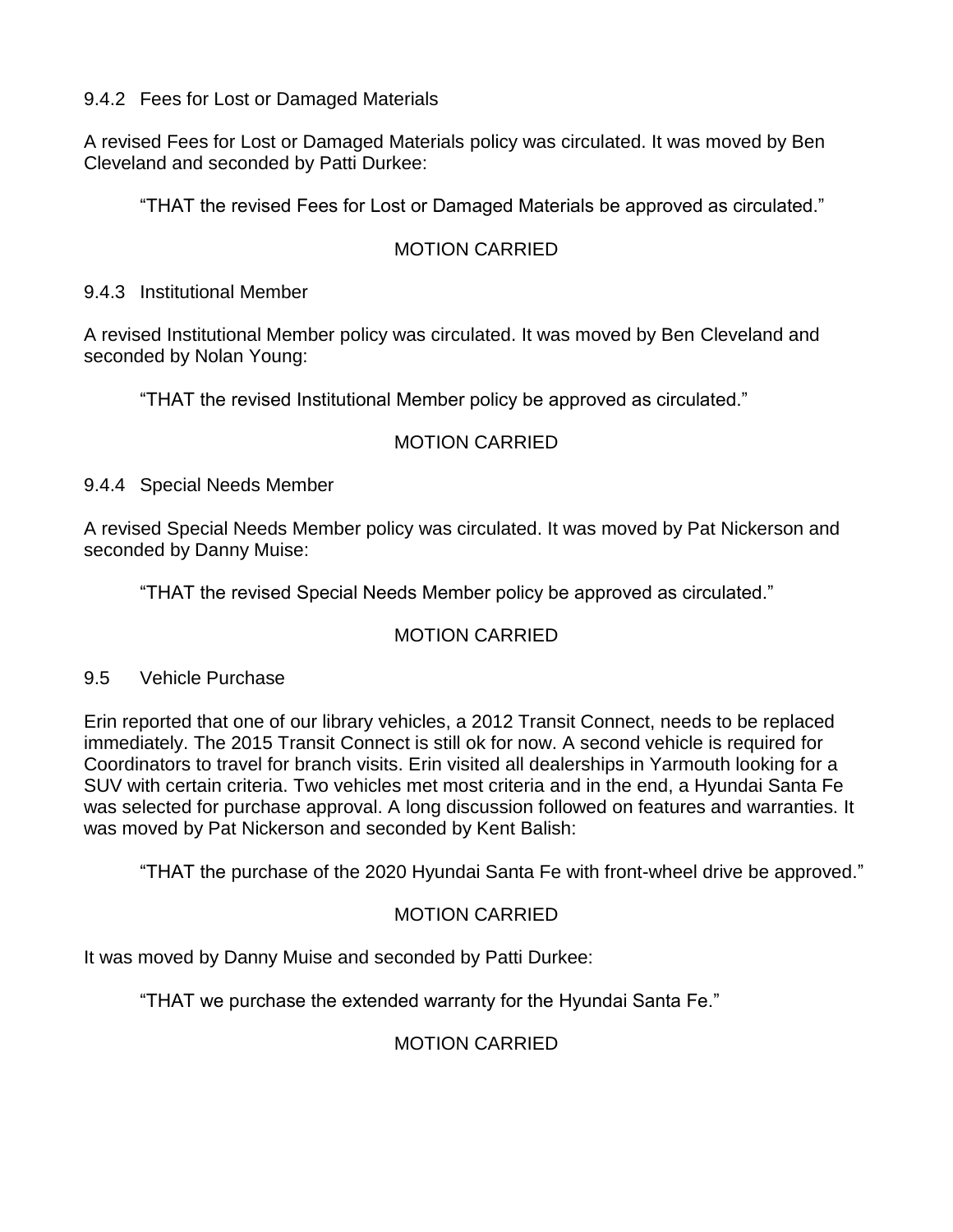#### 9.6 Library Reopening Roadmap

A Library Reopening Roadmap consisting of Phases was circulated prior to the meeting. Board approved Re-opening Roadmaps will need to be submitted to the Department of CCH for review. The Department may or may not provide comment or feedback. It was moved by Patti Durkee and seconded by Pat Nickerson:

"THAT the Library Reopening Roadmap be approved as presented."

## MOTION CARRIED

#### **10. CORRESPONDENCE**

There was no correspondence.

#### **11. OTHER**

There was no Other.

#### **12. AROUND THE TABLE**

Elizabeth Arenburg – asked where donated books went. Some are added to the Collection, some are sold, and others that cannot be sold are recycled.

Danny Muise – his municipality, as with all others, are operating on a limited office staff.

Ben Cleveland – thanked Erin and her staff for all the work being done.

Maritza Adams – the ADL&HS Executive met last week. The Curator of the Museum is only working part-time during the pandemic. A summer student will be hired to work at the Museum.

Phil Mooney – thanked Erin and her staff for all the work being done. He will be discussing with his council about donating more towards the Adopt-A-Book campaign, since many grants will not be allocated this summer due to many festivities being cancelled.

Darryl Wiseman – congratulated Erin and her team on a job well done during the pandemic.

Pamela Maher – thanked Erin and her staff for a job well done.

Nolan Young – thanked the WCRL staff for all their hard work.

Pat Nickerson – felt we had the best staff – a big thank you to all

Patti Durkee – thanked Erin for all the detailed reports

Shaun Hatfield – thanked the staff and stated that he missed the library being open.